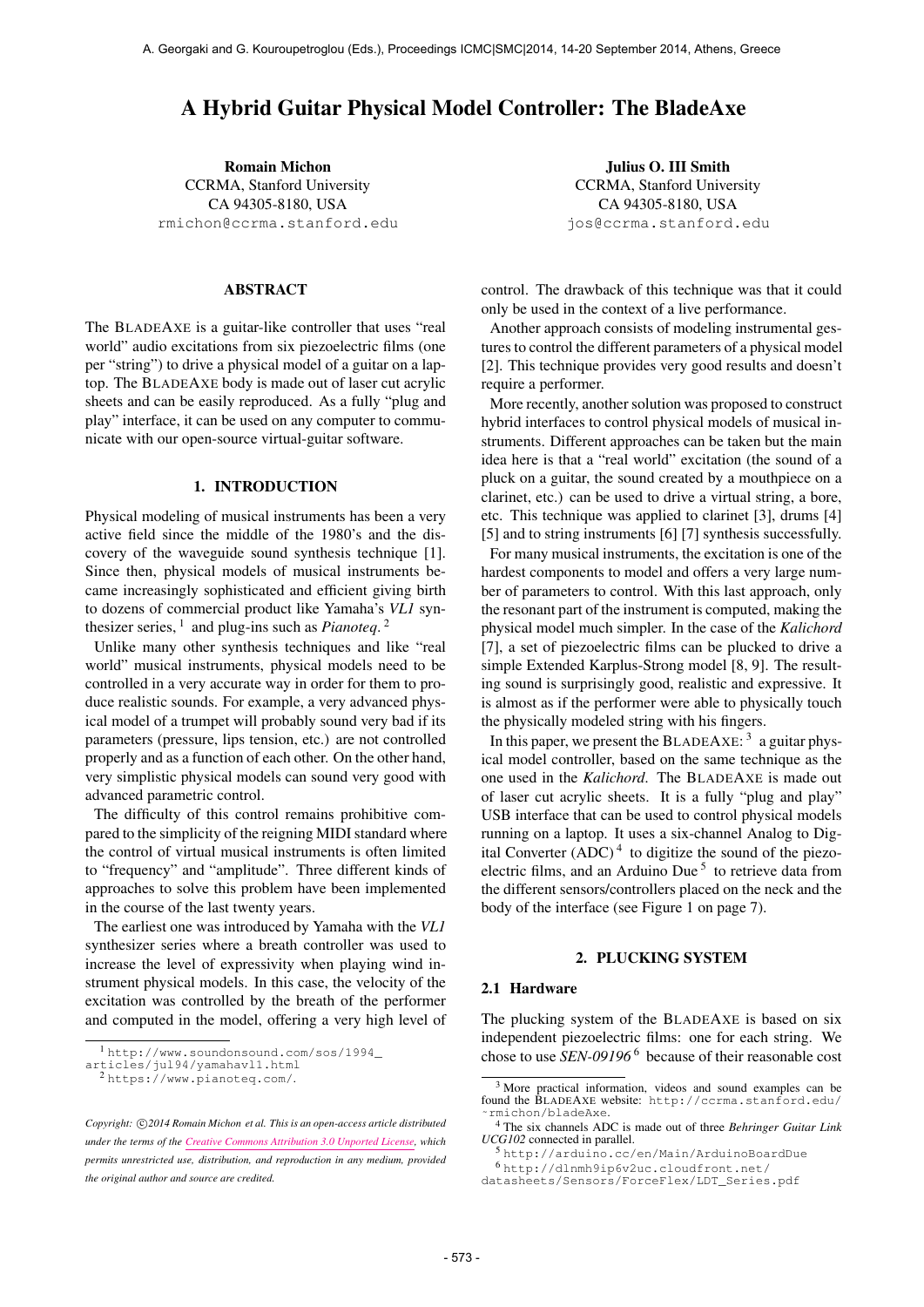(about three dollars each), their simplicity, and also because they are very common on the market and thus easy to replace.

Each piezo is glued to the middle of separate polycarbonate sheets (see Figure 3). The height and the thickness of these sheets were chosen to approximate the elasticity of a guitar string. Each sheet is placed in parallel and is 3/8" apart from its neighbors (corresponding to the distance between the strings on a "real" guitar).

Piezoelectric films are very sensitive to electromagnetic fields like the one created by the human body. Thus, they were shielded with grounded copper tape to prevent disturbances in their signal. Two additional bands of copper tape are used on each side of the piezoelectric film as capacitive touch sensors to detect if the skin of the performer is touching the piece of polycarbonate. This system is used to damp the virtual strings when they are not plucked and to detect the plucking position of the player (§3 provides more details on the way this system works).

Each piezo is connected to an independent preamplifier that also takes care of canceling DC. Indeed, when a constant pressure is applied to a piezoelectric system, it creates a continuous current which might create undesired behaviors in our case. Also, each preamplifier contains a lowpass filter with cut-off frequency at 10 kHz. Indeed, piezoelectric films have a very strong resonance peak at around 16 kHz<sup> $7$ </sup> and it is crucial to eliminate this part of the spectrum of the signal before feeding it into a waveguide.



Figure 3. The plucking system of the BLADEAXE. We can see the three bands of copper tape on each "string" used to detect the plucking position and to minimize the impact of electromagnetic fields on the piezoelectric films signal.

Finally, the output of each preamplifier is independently digitized and sent to the laptop to be fed into the physical model. The sampling rate of the system is 32KHz which is more than enough as the analog signals of the piezos are bandlimited to 10KHz by the preamp's lowpass filters.

The plucking latency is fully determined by the ADC latency which is about ten milliseconds on the BLADEAXE. This is fine for most cases but it could be improved by using a better ADC.

## 2.2 Pluck Sound Analysis

The nature of the impulses created by the finger when plucking one of the polycarbonate sheets can vary a lot as a function of the pluck type. This is what makes the sound of the BLADEAXE so realistic. For example, the impulse will be different if the pluck is carried out with a nail, the skin of the finger, a bow, etc., just like on a "real" guitar.

Similarly, the position of the pluck also matters a lot: if the polycarbonate sheet is plucked on one of its extremities, the impulse will contain more high frequencies than if it is plucked in the middle. The consequence of this is that the virtual string will sound like it is plucked closer to the bridge or to the nut if the piece of polycarbonate is plucked on one of its sides!

As the two sides of the polycarbonate sheet sound the same, the capacitive touch sensors are used to determine if the impulse was created closer to the bridge or to the nut. A digital filter is applied to the impulse as a function of this parameter (more details on this point are provided in §3).

Figure 4 shows the waveform of a pulse created by plucking one of the polycarbonate sheets of the BLADEAXE on its upper side with the skin of the thumb. The first 10 ms corresponds to the rubbing of the skin of the sheet followed by the pulse and a very short resonance. The copper tapes used for the capacitive touch sensors help greatly to damp the polycarbonate pieces and therefore suppress their natural resonances.

Figure 5 shows the FFT of the pulse presented in Figure 4. As expected the spectrum is very dense and has a comb like shape. There are a few frequency peaks near 2000, 3200 and 7200 Hz. If a pulse is created by plucking the polycarbonate sheet at the middle (on the piezoelectric film), a very similar spectrum is generated except that it is shifted downward: the first frequency peak becomes 1600 Hz, etc. This behavior is close to the one modeled by the pick position comb filter described in [10].

This is just an example. Indeed, a full analysis of the behavior of this polycarbonate-sheets plucking system could be carried out, but this is not the object of this paper.



Figure 4. Waveform of a pulse created on one the polycarbonate sheet of the BLADEAXE plucking system. The pluck was carried out on the upper side of the sheet with the skin of the thumb.

<sup>7</sup> [http://en.wikipedia.org/wiki/File:](http://en.wikipedia.org/wiki/File:Piezoelectric_sensor_frequency_response.svg)

[Piezoelectric\\_sensor\\_frequency\\_response.svg](http://en.wikipedia.org/wiki/File:Piezoelectric_sensor_frequency_response.svg)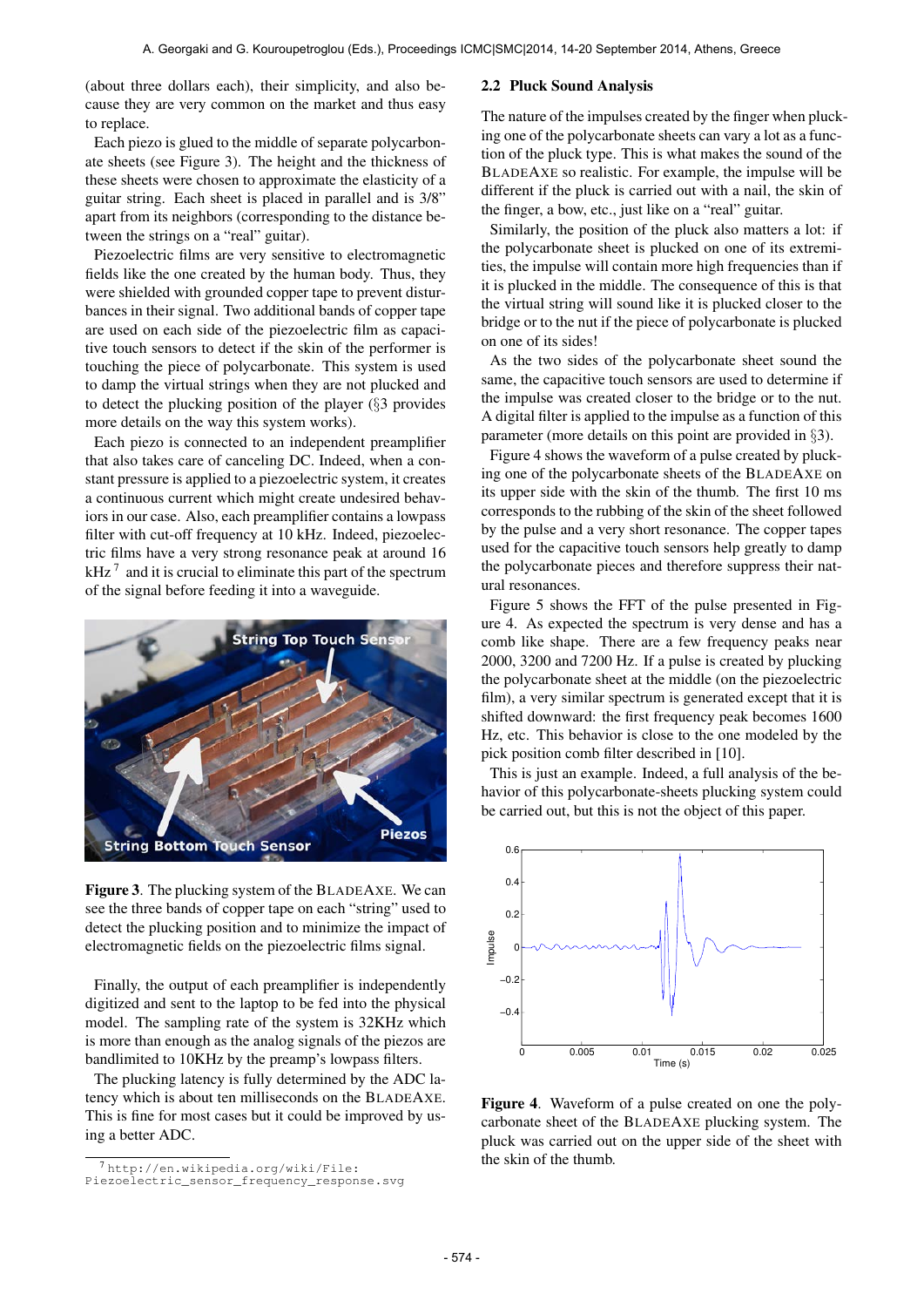

Figure 5. Fast Fourier Transform of the signal of the pulse presented in figure 4.

#### 3. THE PHYSICAL MODEL

The guitar physical model of the BLADEAXE is based on *Free Axe* [10]. It has six parallel virtual strings connected to a series of effects such as an amplifier and a speaker model, a distortion, a chorus, a flanger, etc. The model is implemented in  $FAUST^8$  and is running on a laptop as a standalone *ALSA*<sup>9</sup> application.

The *Arduino Due* that retrieves the data of the different BLADEAXE controllers placed on the neck and on the plucking system (capacitive touch sensors) runs a custom firmware that sends serial OSC  $10$  messages to the physical model software. Serial USB is extremely fast so the different BLADEAXE controllers have almost no latency. Also, the use of OSC with serial makes the system very portable and "plug and play".

The digitized signals of the piezoelectric preamps are first lowpass filtered at 10KHz to make sure that the preamp analog lowpass filters removed the peak around 16KHz. Next, a noise gate lets the signal drive the virtual string only if it reaches a certain level. Indeed, our preamplifiers tend to generate a little bit of noise (less than -55dB). This system prevents the noise from making the virtual string vibrate if it's not plucked.

After this step, the signal goes through a pick position filter (a simple feed-forward comb filter) [9]. The coefficients of this filter are computed as a function of the pluck position detected by the capacitive touch sensors on the polycarbonate sheets.

Finally, the signal is fed into the virtual string whose different parameters are controlled by the neck. An overview of this process can be seen in Figure 1 on page 7.

#### 4. THE NECK

Designing a neck for the BLADEAXE that offers a level of control similar to that of a real guitar fretboard proved more complicated than we expected, and we constructed several prototypes before finding a satisfactory solution.

#### 4.1 Guitar Neck Taxonomy

On a real guitar, the neck enables changing the length of the strings in order to modify the frequencies of their fundamental modes of vibration—in other words, their pitch. For that, the guitarist can press the strings against different frets, shifting the position of "the nut termination" of the string.

A standard guitar neck contains twenty-four frets placed one semitone apart from each other covering two octaves on each string. Frets are not equidistant, but rather get closer as we go up the neck. This feature has two important consequences on the technique used by a guitarist. First, one has to remember intuitively that frets are not equally spaced. But more importantly, it is much easier to play chords near the bottom of the neck where the fret-spacing is larger.

These are the main parameters that we tried to take into account to design the BLADEAXE neck. More information on the physics and design of guitar necks can be found in [11].

#### 4.2 Guitar Neck Features

Let's try to establish a non-exhaustive list of the general features offered by a "real" guitar neck:

- In the absence of bending, the pitch of each string is changed by semitones.
- The pitch of a string can be bent up by two semitones or more by sliding the string along a fret with the finger stopping the string. This technique can be used also to add vibrato.
- The amount of pressure applied to a string by a finger enables the player to switch between two modes of vibration: if the string is just touched but not pressed against a fret, the fundamental will be canceled and only the harmonics will be heard. If the string is pressed against the fret, the termination of the string becomes stiffer and the fundamental can be heard.

#### 4.3 Abandoned Neck Prototypes

While designing our different neck prototypes, we tried to find the best solutions to implement the different features mentioned in the previous section. Dozens of technologies usable to create a controller that would meet our needs and expectations to design a good guitar virtual neck are available on the market. Their quality and price can vary a lot. Our goal was to build a precise controller that would provide sensations close to those offered by a "real" guitar neck and keep it cost effective.

Ideally, a guitar neck based on a technology similar to the one of the *LinnStrument*<sup>11</sup> would have been excellent. Unfortunately, this system greatly exceeds our budget, due in part to the fact that a customized version of it would be required.

<sup>8</sup> <http://faust.grame.fr>

<sup>9</sup> *Advanced Linux Sound Architecture*:

<http://www.alsa-project.org/>

<sup>10</sup> *Open Sound Control*: [http://opensoundcontrol.org/](http://opensoundcontrol.org/‎)

<sup>11</sup> [http://www.rogerlinndesign.com/](http://www.rogerlinndesign.com/preview-linnstrument.html)

[preview-linnstrument.html](http://www.rogerlinndesign.com/preview-linnstrument.html)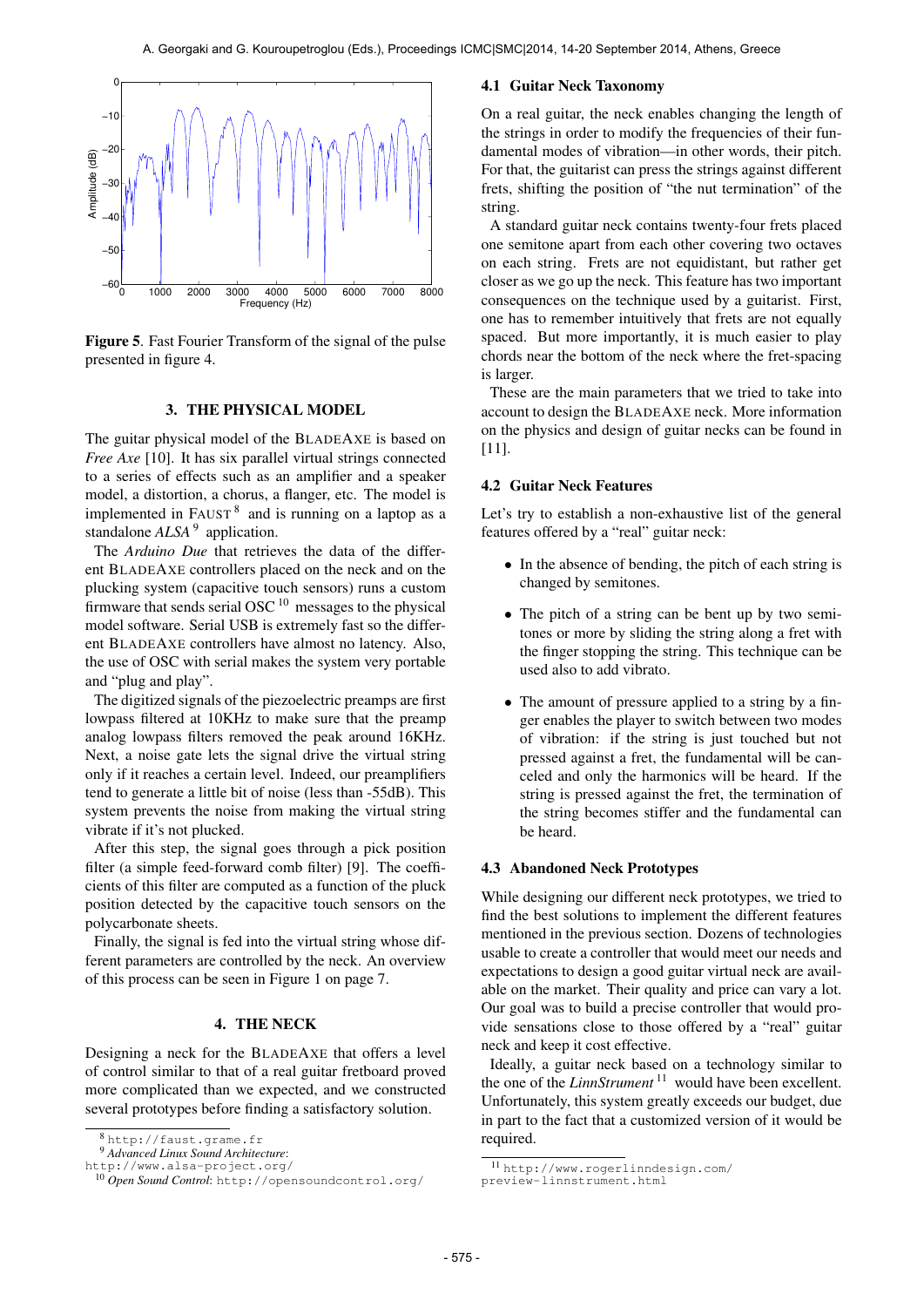In the following subsections, we present the different BLADEAXE neck prototypes leading to the final version.

#### *4.3.1 Soft Pot Based Prototype*

Our first prototype (see Figure 6) was inspired by the technique used in the *GXtar* [12], where a soft pot<sup>12</sup> is used to detect the position of the finger on the neck. The main advantage of using soft pots is that they provide a continuous control. Unfortunately, they are not precise enough to create a good vibrato. They also present many other handicaps:

- Large soft pots (500mm) can sometime have unpredictable behaviors which makes them almost impossible to use in a concert context.
- Commercial large soft pots are too wide to be placed in parallel to make a six-string virtual guitar neck and "handmade" soft pots are hard to make.
- Commercial large soft pots are relatively expensive sensors (about \$30 per unit).



Figure 6. First neck prototype for the BLADEAXE based on a soft pot.

## *4.3.2 Simple Buttons Based Prototypes*

Most of the commercial guitar MIDI controllers have button based necks: the starrlabs guitars,  $^{13}$  Yamaha's EZ-AG 14 , incidents' *gtar*, 15 etc.

Buttons have many advantages: they are very cheap, reliable and they provide haptic feedback to the performer when they are engaged which is a very important feature. Indeed, we found out that it is very hard to know if the pitch of the string is changed properly without getting a physical feedback which discouraged us from building a neck based on capacitive touch sensors.

We considered using pressure sensitive buttons (that are much more expensive than discrete buttons) but we realized that these wouldn't improve the control a lot. Yet, we wanted the performer to be able to bend the pitch of the strings and add vibrato. Therefore, we added a pressure sensor placed between two silicon sheets at the bottom of the neck (see Figure 2) to detect the amount of force applied by the player to the buttons when pressing them.

The pressure sensor can also be used to control other parameters like an audio effect or to add artificial vibrato to the strings (in this case, we control the amplitude of the vibrato by pushing harder on the neck).

Our button system is based on six parallel rows of fourteen push buttons. We decided that fourteen semitones per strings (7/6 octave) was enough to play a big part of the electric guitar repertoire. Unlike on a real neck, buttons are equally spaced. Indeed this enabled us to greatly simplify the design (we didn't have to use a custom PCB) and we thought that guitar players should be able to adapt to a "linear" neck. Moreover, most commercial MIDI guitars have equally spaced buttons.

On the electronic side, each row of buttons representing a string acts as a voltage divider. Each button outputs a different voltage that is measured on one of the analog inputs of the Arduino (see Figure 1). Priority is given to the lowest buttons in order to enable the player to do "hammerons" or to play bar-chords.

We spent a lot of time trying different kinds of buttons. Our first design was based on a silicon sheet that we placed over the electronic push buttons (see Figure 7 for the silicon buttons and Figure 10 for the electronic buttons board). The texture of silicon was very nice because it felt a little bit like skin. However, this solution presented many drawbacks. For example pushing very hard on a button could sometimes trigger neighboring buttons because of mechanical coupling. Another big issue with this design was that it was very hard to do slides. Finally, our silicon buttons were a little bit too sensitive and it was hard in the case of some chords to know if a finger was touching the string or not.



Figure 7. BLADEAXE neck based on silicon buttons. Buttons were 1/8" high.

Despite the fact that we really liked the idea of having silicon buttons, we decided to adopt a more robust and durable solution based on laser-cut acrylic buttons. These worked in a way similar to the silicon one by placing them above the electronic push-buttons board in order to reuse it (see Figure 8). While these acrylic buttons worked much

<sup>12</sup> <https://www.sparkfun.com/products/8681>.

<sup>13</sup> <http://www.starrlabs.com/>

<sup>14</sup> [http://usa.yamaha.com/products/](http://usa.yamaha.com/products/musical-instruments/entertainment/lighted_key_fret_instruments/ez_series/ez-ag/)

[musical-instruments/entertainment/lighted\\_key\\_](http://usa.yamaha.com/products/musical-instruments/entertainment/lighted_key_fret_instruments/ez_series/ez-ag/)

[fret\\_instruments/ez\\_series/ez-ag/](http://usa.yamaha.com/products/musical-instruments/entertainment/lighted_key_fret_instruments/ez_series/ez-ag/).

<sup>15</sup> <http://www.gtar.fm/>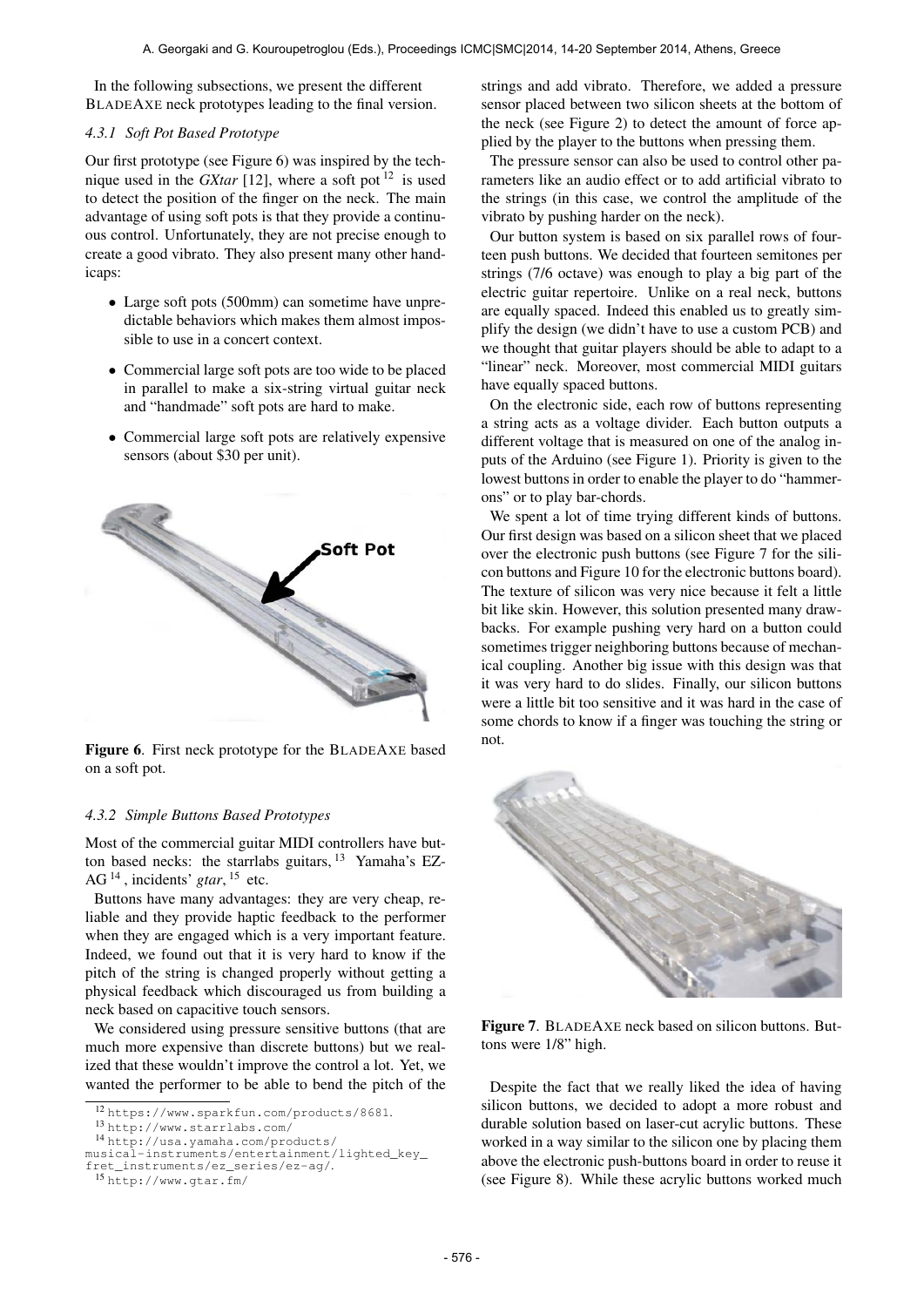better it was still relatively hard to slide between them because of their square shape. We also found that it was difficult to distinguish them because they all had the same color. This is what led us to the final version of the BLADEAXE neck.



Figure 8. First version of the BLADEAXE laser cut acrylic buttons.



**Electronic Push Buttons Board** 

Figure 10. Electronic push-buttons fret board with lasercut acrylic buttons over them as they appear in the final version of the BLADEAXE neck. The same electronic pushbuttons fret board was used for the silicon and the first laser-cut acrylic buttons versions of the neck.

#### 5. CONCLUSION

#### 4.4 The BLADEAXE Neck

The final version of the BLADEAXE neck is very similar to the one described in the last paragraph of the previous section. Buttons have a round shape in order to allow players to slide their fingers along "virtual strings". Each fret has a different color to easily distinguish it. Of course, the pressure sensor is still present at the bottom of the neck and can be used to add more expressivity to the play.

Very thin capacitive touch sensors were added at the top of each button in order to detect if the performer is touching the button without pressing it. In this case, the physical model switches to a "harmonic mode", just like on a "real" guitar when a string is touched but not pushed against a fret.

This final version of the neck uses seven analog inputs on the Arduino Due: six for the strings and one for the pressure sensor.



Figure 9. Laser cut acrylic buttons as they appear in the final version of the BLADEAXE neck.

The BLADEAXE offers a level of interactivity with physical models that has rarely been achieved in the past. The plucking system for "the right hand" prove to be very reliable and provide a very high quality expressive controller for exciting virtual strings. The neck allows playing simple tunes as well as most standard guitar chords. However it could still be improved in many ways. For example, we'd like to make the buttons a little bit longer to facilitate the play of some chords that require the fingers to be very close to each other. We also would like to use better electronic buttons to make the neck more responsive. Finally, we unsuccessfully tried to use an embedded Linux *UDOO* 16 board to compute the sound of the physical model to make the BLADEAXE a fully standalone instrument. We didn't give up on this idea and we might try a different solution that would imply the use of a *FPGA* 17 board like *Digilent Inc. Altys*. 18 We might also try to solve the issue we had on the *UDOO* board which was related to the kernel of the Linux distribution it is using (*Linaro Ubuntu*).

Currently, we spent most of our time trying to make an electronic guitar that would be as close as possible to its real counterpart. This is obviously not an end in itself as a digital guitar has much more to offer in terms of sound and interaction than a "real" one. A simple example is that the BLADEAXE has a "chord mode" where one button on the neck corresponds to one chord which is very convenient for people who don't know how to play guitar. We can also think about new sound effects that could originate directly from the string itself unlike current effects that are only based on the processing of the sound created by the strings. Moreover, we can think about the use of more esoteric sensors to control the pitch of the virtual strings to add a new level of interactivity to the guitar performance: accelerometers, distance sensors, etc.

<sup>16</sup> [http://udoo.org/](http://udoo.org/‎)

<sup>17</sup> *Field-Programmable Gate Array*

<sup>18</sup> <http://www.digilentinc.com>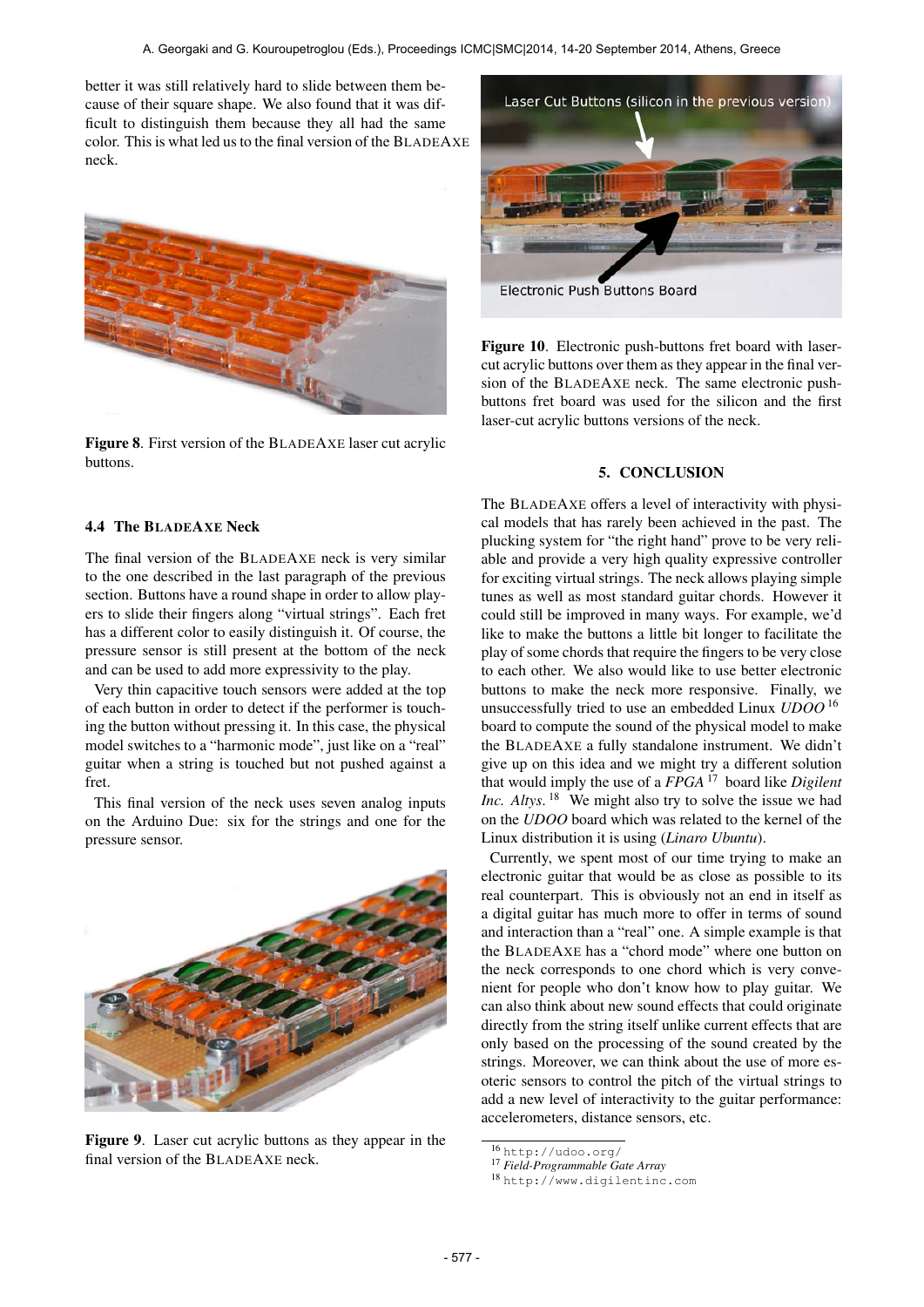We believe that hybrid instruments based on physical models have a lot to offer. They provide a very high level of interactivity and expressivity that other digital instruments often miss. In addition to implementing the different improvements mentioned previously on the BLADEAXE, our plan is to build other instruments based on the same techniques like a percussion instrument. Finally, we also started working on a virtual violin that uses the same polycarbonate excitation system as the one used in the BLADEAXE.

## 6. REFERENCES

- [1] J. O. Smith III, *Physical Audio Signal Processing*. [https:/](https://ccrma.stanford.edu/~jos/pasp/)/ccrma.stanford.edu/˜jos/ pasp/, Dec. 2010, W3K Publishing, online book.
- [2] E. Maestre, *Modeling Instrumental Gestures : an Analysis/Synthesis Framework for Violin Bowing*. Ph.D. Thesis – Pompeu Fabra University (Barcelona), 2009.
- [3] T. Meurisse, A. Mamou-Mani, and R. Causse, "Simulations of modal active control applied to the selfsustained oscillations of the clarinet," in *Proc. of SMAC/SMC*, Stockholm (Sweden), 2013, pp. 211–215.
- [4] M. Puckette, "Playing a virtual drum from a real one," *J. of the Acoustical Society of America*, vol. 4, no. 130, pp. 2432–2436, 2011.
- [5] S. Serafin, N. Bottcher, M. A. Cruz, A. Fredslund, S. Gelineck, C. L. Lorensen, G. Talaganov, and P. Pozza, "Novel interfaces for controlling sound effects and physical models," in *Proc. of the 1st Nordic Music Technology Conference*, Trondheim (Norway), 2006, pp. 145–151.
- [6] E. Berdhal, *Applications of Feedback Control to Musical Instrument Design*. Ph.D. Thesis – Stanford University (USA), 2009.
- [7] D. Schlessinger and J. Smith, "The Kalichord: A physically modeled electro-acoustic plucked string instrument," in *Proc. of the International Conference on New Interfaces for Musical Expression (NIME)*, Pittsburgh (USA), 2009, pp. 98–101.
- [8] K. Karplus and A. Strong, "Digital synthesis of plucked string and drum timbres," *Computer Music Journal*, vol. 7, no. 2, pp. 43–55, 1983.
- [9] D. A. Jaffe and J. O. Smith III, "Extensions of the Karplus-Strong plucked string algorithm," *Computer Music Journal*, vol. 7, no. 2, pp. 56–69, 1983.
- [10] J. Smith, "Virtual electric guitars and effects using Faustu and Octave," in *Proc. of the Linux Audio Conference*, KHM – Cologne (Germany), 2008, pp. 123– 127.
- [11] N. Fletcher and T. Rossing, *The Physics of Musical Instruments*. Springer, 2005.

[12] L. Kessousand, J. Castet, and D. Arfib, "'gxtar', an interface using guitar techniques," in *Proc. of the International Conference on New Interfaces for Musical Expression (NIME)*, Paris (France), 2006, pp. 192–168.